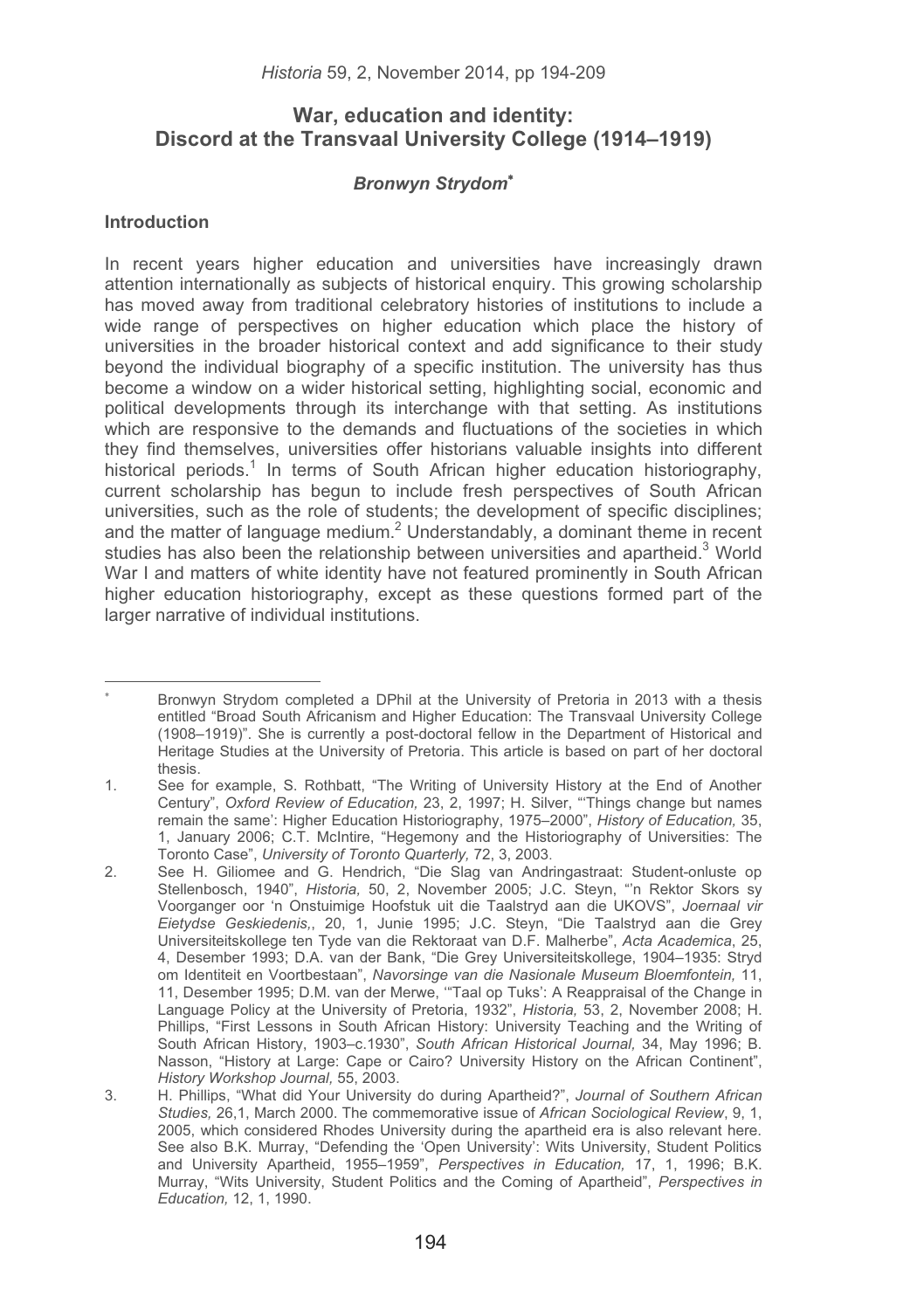South African higher education underwent a period of significant growth and expansion in the early years of the twentieth century in the wake of the South African War (1899–1902). A number of university colleges were established including the Transvaal University College (TUC) in Pretoria. Coupled to the development of higher education in the region was the promotion of a new unified white identity termed "broad South Africanism" which envisaged the bringing together of English and Dutch-speakers<sup>4</sup> to form a new South African nation. This was also encompassed in the policy of conciliation pursued by Louis Botha and Jan Smuts's Het Volk Party. According to the official and public record, higher education was a critical place in which this new sense of identity would be fostered. This article explores how the pursuit of this new white South African identity at the TUC in particular was affected by the outbreak of World War I. The affect of this international conflict on the consciousness of TUC students will be investigated through their voices in *The T.U.C. Students' Magazine*. 5

As far as can be ascertained, the first memorable evidence of the unifying view of higher education in South Africa was a speech given by Cecil John Rhodes at an Afrikaner Bond congress in 1891 in Kimberley.<sup>6</sup> Speaking of a dinner which he had attended recently at Grey College, Rhodes explained his intention to found a residential university as follows:

It was the pleasantest dinner I had there, and I said to myself that If [sic] we could get a teaching university founded in the Cape Colony, taking the young people from Bloemfontein, Pretoria, Natal, having the young men going in there from the ages of 18 to 21, they would go back to the Free State, to the Transvaal, and to Natal – let me even say they will go back to Mashonaland – tied to one another by the strongest feelings which can be created, because the period of your life when you indulge in friendships which are seldom broken is from the age of 18 to 21. Therefore, if we had a teaching, residential university, these young men would go forth into all parts of South Africa prepared to make the future of the country, and in their hands the great question of Union could safely be left.<sup>7</sup>

This matched a prevailing belief at the beginning of the twentieth century "that nothing would weld the new nation more firmly together than that its future leaders should spend the most impressionable years of their lives in the social atmosphere of a residential university".<sup>8</sup>

<sup>4.</sup> By the beginning of the twentieth century, the Dutch language had developed into a local variation known as Afrikaans. Dutch was used mainly as a written language and in formal settings, such as religious services, while Afrikaans was primarily a spoken language and in this regard Afrikaans gradually took the place of Dutch. In the transition period, designations in Dutch and Afrikaans were used interchangeably. For example, at TUC in the early period, Afrikaans-speaking students were often still referred to as Dutch and their requests to have lectures presented in Dutch led to lectures being given in Afrikaans. Likewise in the College's student magazine, the contributions by Afrikaans-speaking students were selected by a "Dutch editor" while in fact the essays and poems are clearly no longer written in Dutch but in a language which more closely resembled modern Afrikaans.

<sup>5.</sup> This magazine first appeared in November 1912. It was an annual or biannual publication comprising students' poetry and prose written in both Dutch and English.

<sup>6.</sup> F.C. Metrowich, *The Development of Higher Education in South Africa, 1873–1927*, (Maskew Miller, Cape Town, 1928), pp 24–25.

<sup>7.</sup> Quoted in J. Edgar, "Union and the University Question", reprinted from *The State*, April and July 1910, p 19.

<sup>8.</sup> T. Reunert, "The University Question and the Rand", paper presented to the Witwatersrand Local Centre of the South African Association for the Advancement of Science, February 1916, p 3.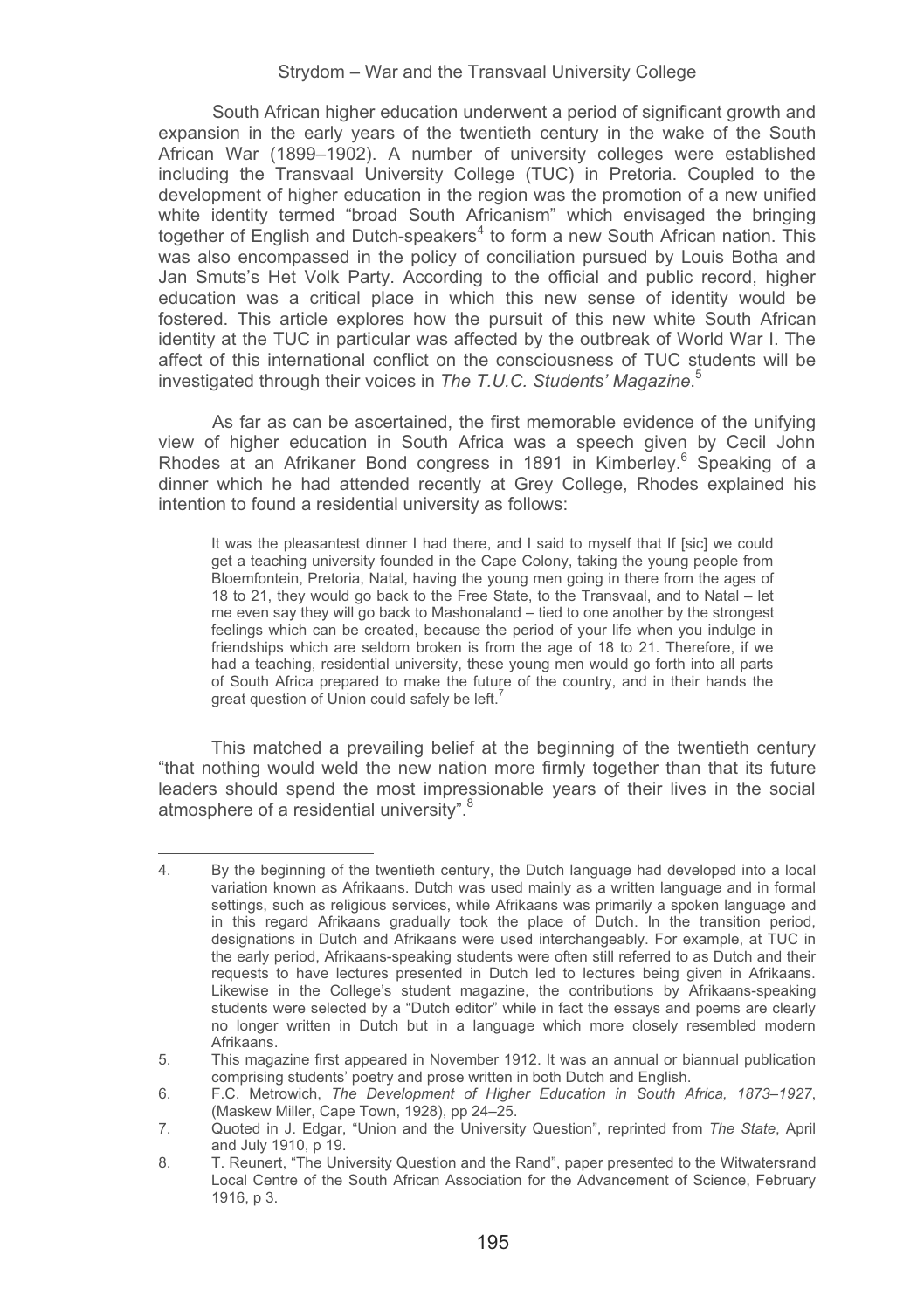#### **"We have already been bribed into schism" (1914–1918)**

The outbreak of World War I in 1914 had a dramatic influence on the tentative pursuit of the white unity at the TUC envisaged by broad South Africanism. From the beginning there was disruption, even on such seemingly minor issues like whether the Student Representative Council (SRC) funds should be donated to the War Fund.<sup>9</sup> The armed rebellion this same year led by former Boer generals against the government's decision to participate in World War I on the side of Britain was particularly influential in polarising the campus and breaking down the intended broad South Africanism.

The third edition of *The T.U.C. Students' Magazine* was published in September 1914, at the time of the outbreak of World War I. The English editorial notes indicated that its publication came "at a time of crisis, disturbed by the eddies of a distant storm".10 At this stage, the only outward or noteworthy impact the war had had on student life was the cessation of certain sports tournaments, notably rugby.<sup>11</sup> The shortage of recreational distractions for students in the war years made it a difficult time for them.12 This may have also been a reason that students took up more serious issues in these years, as will be shown.

In line with the timing of its publication, war was a prevailing theme in many of the contributions published in the September 1914 issue. Interestingly, the outbreak of World War I in Europe brought to mind the recent South African War for many students and the latter features prominently among Afrikaans contributions. For example, a student M.J. Schoeman gave some perspective on the outbreak of World War I in a piece entitled "'n Paar Gedagtes" ("A Few Thoughts"). He explains the necessity and inevitability of war in bringing in new orders and change and in shaping nations. Human suffering is counterbalanced with patriotism which the writer defends and celebrates.<sup>13</sup> The piece speaks generally of the role of conflict in the world, but ends with a very specific reference to South Africa's recent war and Britain's scorched earth policy. The student writes:

 Griefs bring forth life, new life, greatness. Therefore do not condemn patriotism, the treasure of the nations, more valuable than life, stronger than death, higher than love. It is the source of freedom, the strength for heroism and survival, the working of the natural law of self-preservation. Houses can burn and women and children be exterminated, but through this the nation lives and becomes great.<sup>14</sup>

<sup>9.</sup> University of Pretoria Archives (hereafter UPA), D-11-3-1-2, Student Representative Council Minutes, 30 October 1914.

<sup>10.</sup> U. Rissik, "Editorial", *The T.U.C. Students' Magazine,* 1, 3, September 1914, p 1.

<sup>11.</sup> Rissik, "Editorial", p 2.<br>12. UPA. D-11-9-3-2. Kolle

<sup>12.</sup> UPA, D-11-9-3-2, Kollegetehuis "Sewentig Jaar van Kollegehuis", *Kollegetehuisgedenkblad (1915–1985),* p 5.

<sup>13.</sup> Interestingly, patriotism was equated with narrow-mindedness in the article on the "true South African" in the previous issue and was thus viewed as the antithesis of broad South Africanism. See R. Vale, "South Africa and the Africander", *The T.U.C. Students' Magazine,* 1, 1, November 1912, p 16.

<sup>14.</sup> M.J. Schoeman, "'n Paar Gedagtes", *The T.U.C. Students' Magazine,* 1, 3, September 1914, p 9. My translation.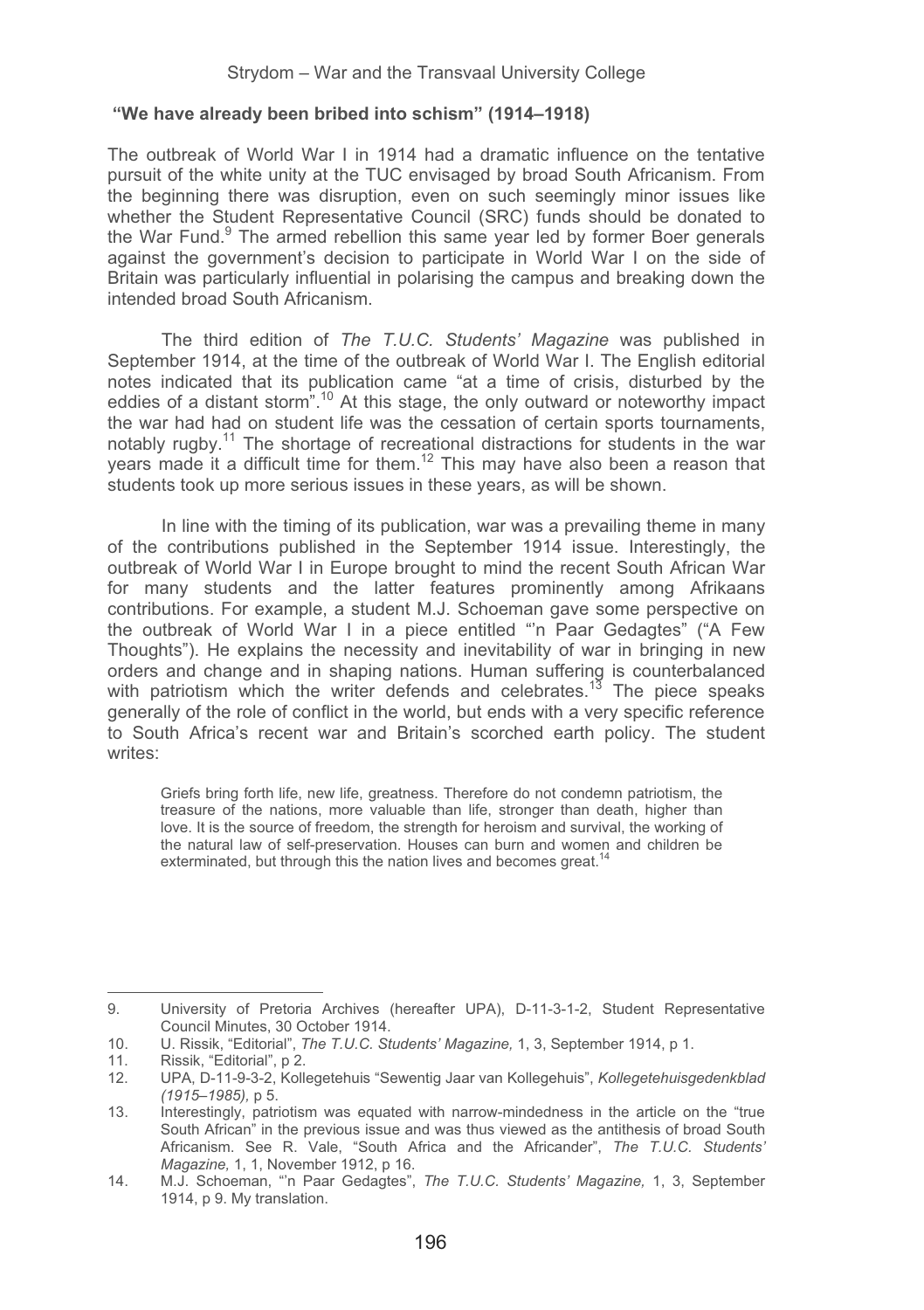Two more contributions in this issue focus on the South African War, dwelling particularly on the effects of Britain's scorched earth policy.<sup>15</sup> These pieces highlight the impact of the concentration camps of the South African War and the deaths which they caused. These and the common memory of the war as "a shared national tragedy"16 had a long-lasting and unifying effect on Afrikaners, through its common victims, common suffering and the common wish for the return to republicanism.<sup>17</sup> In contrast to this, English-speakers "had few myths or heroes to symbolise their place in South Africa<sup>" 18</sup> and thus had a less certain identity and heritage in the country behind which to rally. The comparative silence of English-speaking students in the magazine on political, historical and national issues is also evidence of this state of affairs.

Given that there was relatively little writing about the South African War from the Afrikaner perspective in the first few decades after the conflict.<sup>19</sup> it is striking that it was such a recurrent theme in *The T.U.C. Students' Magazine* barely a decade after the conclusion of the war. Furthermore, republican nostalgia has been identified as a main feature in the pro-republican sentiments which led to the 1914 Rebellion. This nostalgia was not necessarily a desire for a particular political system, but rather a hankering for a past way of life, which was idealistically linked to the former republican era. These sentiments were not necessarily based so much on practical politics as on the feelings arising from poverty, loss of identity as "Boer" and the way racial questions were experienced. This hankering for a lost past, as well as an uneasiness over the present, is discernible in these student contributions and increasingly became a stumbling block in the path of furthering a broad South African identity.<sup>2</sup>

World War I received direct treatment in this issue in a story headed "Die Eerste Gewonde van die Unie" ("The Union's First Casualty"). It is a tongue-incheek description of a naive young man's anticipation of participating in World War I. He patriotically considers the honour and bravery attached to such a noble calling until he is actually called up to join the Union Defence Force. He then reconsiders the situation and the terrible possibilities which await him in active combat and therefore stages an "accident" while cleaning his gun, thus becoming the first wounded soldier of the Union.<sup>21</sup> It may be assuming too much regarding

<sup>15.</sup> J. Beyers, "'n Winternag in die Bosveld", *The T.U.C. Students' Magazine,* 1, 3, September 1914, pp 17–18; H. Grobler, "Terugblik", *The T.U.C. Students' Magazine,* 1, 3, September 1914, pp 21–23.

<sup>16.</sup> A.M. Grundlingh, "The War in Twentieth-Century Afrikaner Consciousness", in D. Omissi and A. Thompson (eds), *The Impact of the South African War* (Palgrave, New York, 2002), p 24.

<sup>17.</sup> Le May, *British Supremacy in South Africa, 1899–1907* (Oxford University Press, Oxford, 1965), p 213; Grundlingh, "The War in Twentieth-Century Afrikaner Consciousness", p 24.

<sup>18.</sup> J. Lambert, "'An unknown people': Reconstructing British South African Identity", *The Journal of Imperial and Commonwealth History*, 37, 4, December 2009, p 602.

<sup>19.</sup> Grundlingh, "The War in Twentieth-Century Afrikaner Consciousness", p 24.

<sup>20.</sup> A. Grundlingh and S. Swart, *Radelose Rebellie? Dinamika van die 1914–1915 Afrikanerrebellie* (Proteaboekhuis, Pretoria, 2009), p 121. Giliomee also points out the role of belief in "a common descent and shared history" as part of the construction of a national identity. He characterises the Afrikaner nationalist narrative at this time as one that was "built around a common origin, the notion of two cycles of suffering and death – the Great Trek and the Anglo-Boer War – and the imagined promise of a republican future". See H. Giliomee, "The Beginnings of Afrikaner Nationalism, 1870–1915", *South African Historical Journal,* 19, 1987, p 139.

<sup>21.</sup> Paul, "Die Eerste Gewonde van die Unie", *The T.U.C. Students' Magazine,* 1, 3, September 1914, pp 24–25.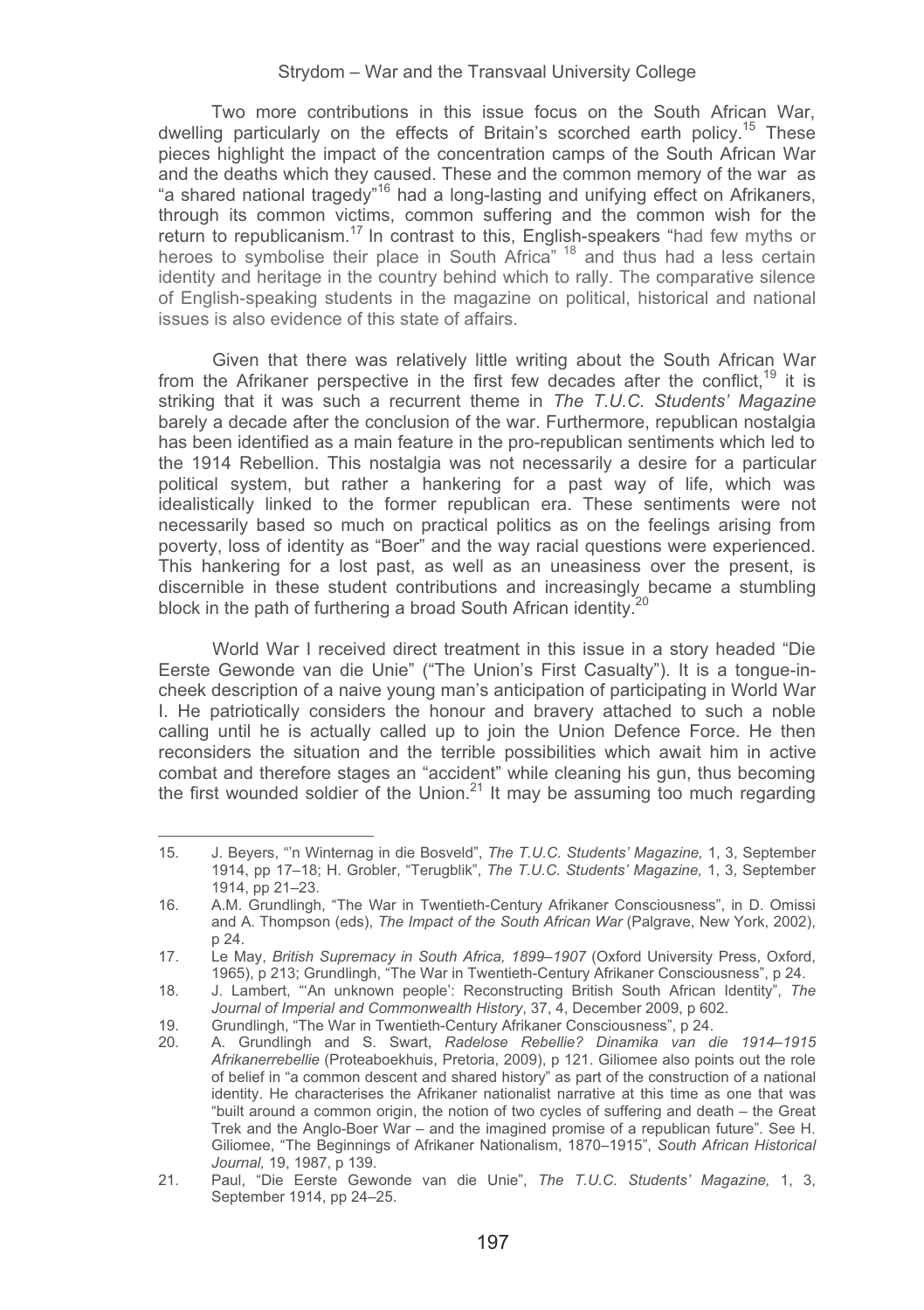this humorous piece, but it highlights perhaps the lack of enthusiasm among some Afrikaners for participation in the World War by linking the desire to fight in it to stupidity.

"The Khaki Line" is an English poem in this 1914 issue which tells of the call to the entire British Empire to take up arms.<sup>22</sup> As such, this poem sheds light on the initial reaction of South Africans of British descent to the war and demonstrates the fact that for some of these, loyalty to the British Empire was a part of their South African nationality and that these two matters for them were not incompatible.<sup>23</sup> The writer refers to the unity of interest and duty in the Empire in the lines:

The Sons of the Flag come forth to war When the Empire calls "To Arms!"

In fact, Lambert feels that for most British South Africans their national sentiments were rather tied to Britain and to the Empire and thus to some the notions of broad South Africanism had little appeal. For a large part of the early twentieth century, many English-speakers in South Africa still regarded themselves as British subjects and despite the diversity of the English-speaking population, for many the rallying point remained the Union Jack and the symbolism of the Crown. World War I served to strengthen these sentiments, as seen in this poem.24 Furthermore, duty to the Empire was viewed as both reasonable and worthy, in light of the "benefits" the Empire afforded, as the following lines of the poem also illustrate:

The land of Ind sends forth her sons To die in the foremost line, Saying, 'I have eaten the White King's bread And the White Kings' foes are mine.

-----------------------------------------------------------

The demands of the Empire, to which this poem refers, made some Afrikaners feel ill at ease because their sense was that the most important connection for many English-speaking South Africans was with Britain and not with South Africa. This type of attitude, which in many instances amounted to jingoism, has also been considered as a significant obstacle to the furthering of white unity envisaged by broad South Africanism.<sup>25</sup>

In the next issue of *The T.U.C. Students' Magazine,* that of November 1915, the Dutch editor begins immediately by commenting on national events which had taken place since the previous issue. South African events took precedence over the war in Europe because, as the editor commented:

<sup>22.</sup> Anon., "The Khaki Line", *The T.U.C. Students' Magazine,* 1, 3, September 1914, p 13.

<sup>23.</sup> J. Lambert, "South African British? Or Dominion South Africans? The Evolution of an Identity in the 1910s and 1920s", *South African Historical Journal,* 43, November 2000, pp 202–207.

<sup>24.</sup> Lambert, "South African British? Or Dominion South Africans?", pp 202–204, 213; J. Lambert, "Engelssprekende Suid-Afrikaners: Onseker van hul Identiteit", in F. Pretorius (ed.), *Geskiedenis van Suid-Afrika: Van Voortye tot Vandag* (Tafelberg, Cape Town, 2012), p 537; Lambert, "'An unknown people': Reconstructing British South African Identity", pp 601, 606.

<sup>25.</sup> Lambert, "Engelssprekende Suid-Afrikaners: Onseker van hul Identiteit", pp 531, 533.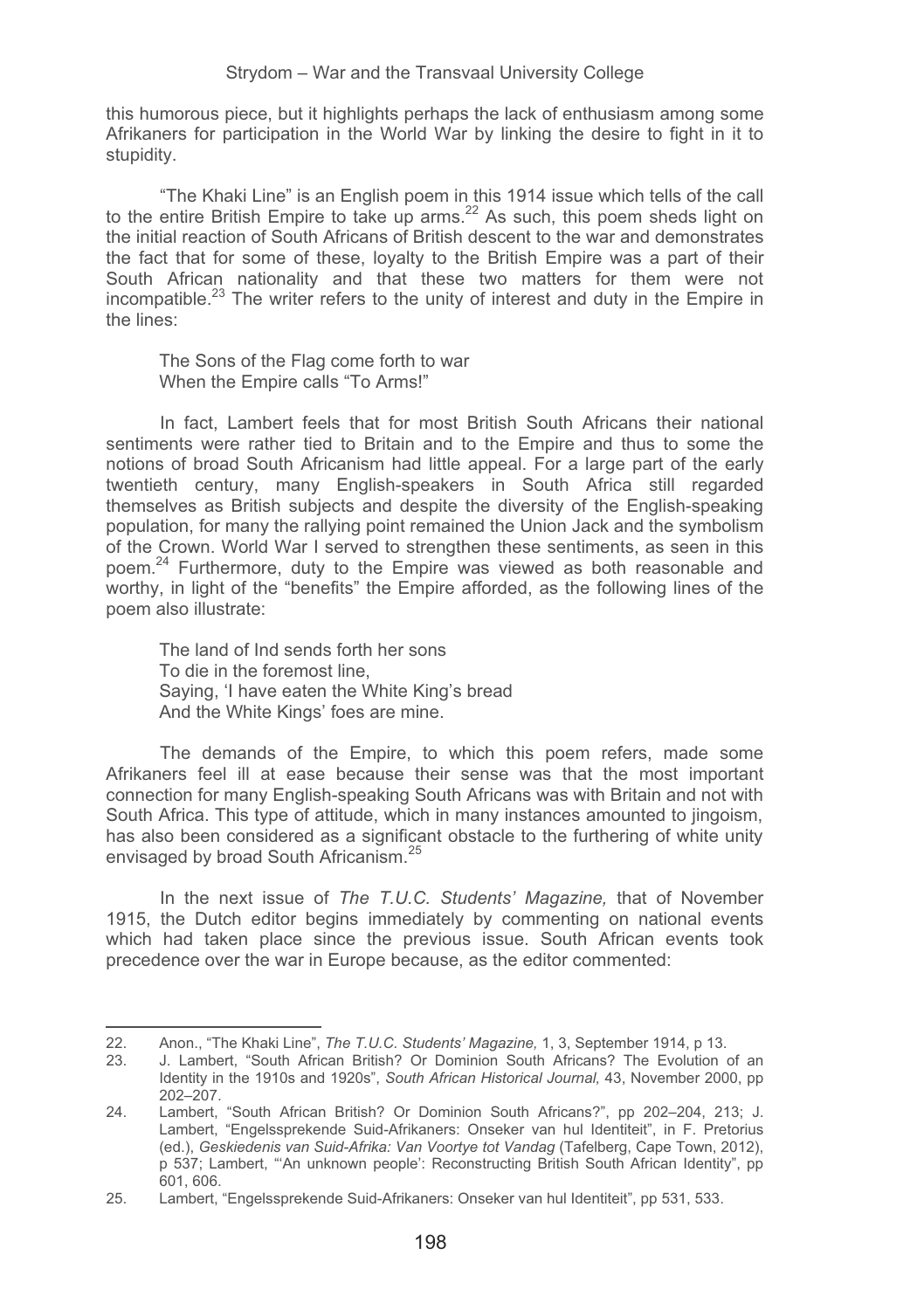The blood of brothers has flowed in our beloved South Africa, and today some of our unforgettable heroes are still sitting behind bars; others are no longer with us. Also in Europe the canons still rumble and thunder over the old battlefields. The great struggle is still undecided.<sup>26</sup>

The Dutch editorial continues by referring to disharmony among the student body. The editor explains: "The year was also witness to mutual discord among the students. We were nevertheless prepared to solve our differences satisfactorily by taking recourse in a court of arbitration." <sup>27</sup> The editor then refers to political differences among students, "and rightly so, as what would the world become if it were only made of people who thought alike?"<sup>28</sup> The political atmosphere of the country even permeated the annual SRC election which revolved around the rebellion. Candidates were elected based on their support for or against the rebellion and when M. Prinsloo, known as the "Rebel King" was elected, the comment was made that "The 'rebs.' seem to have won the day".<sup>29</sup> Thus, the events of the year which followed the September 1914 issue appear to have severely tested unity among the students at the TUC and stirred up controversy, albeit at this time the discord appeared short-lived. Although the 1914 Rebellion had an immediate effect on student politics at the TUC, its influence on the student body was also of a much longer duration.

The English editorial also comments that the "harmony has come amongst the students [something] for which many have had cause to pray. Uproar has ceased, and a comfortable keenness reigns again."30 The rest of the editorial is written with a rather tongue-in-cheek tone so that it is unclear how serious the discord on the campus was, or whether this English-speaker regarded it in a serious light.

The year 1915 was an important one in the development of student life at the TUC because the male students moved into a new residence, College Hostel. $31$  built on the College grounds. This was the more formal beginning of a long tradition of residences at the institution. A formative experience in the residence's first year, according to later accounts, was the women's march to the Union Buildings. About 4 000 women gathered in Pretoria on 4 August 1915 and silently marched in rows to the Union Buildings. Their aim was to plead for clemency for some of the leaders of the 1914 Rebellion.<sup>32</sup> In descriptions of this event the presence of young men is noted; they walked beside the marching women in case of possible violence.<sup>33</sup> The College Hostel commemorative magazine, published seventy years later includes recollections of College students who acted as escorts for the women and emphasises how this event was believed by some to have left a permanent impression on the spirit of the residence.<sup>34</sup>

<sup>26.</sup> H.J. Grobler, "Editoriaal", *The T.U.C. Students' Magazine,* 1, 4, November 1915, p 1. My translation.

<sup>27.</sup> Grobler, "Editoriaal", *The T.U.C. Students' Magazine,* 1, 4, p 2.

<sup>28.</sup> Grobler, "Editoriaal", *The T.U.C. Students' Magazine,* 1, 4, p 2.

<sup>29.</sup> Quoted in C.H. Rautenbach (ed.), *Ad Destinatum: Gedenkboek van die Universiteit van Pretoria* (Voortrekkerpers Beperk, Johannesburg, 1960), pp 370–371. 30. G. Findlay, "Editorial", *The T.U.C. Students' Magazine,* 1, 4, November 1915, p 2.

<sup>31.</sup> Known in Afrikaans as Kollegetehuis.<br>32 Grundlingh and Swart, Radelose Reb

<sup>32.</sup> Grundlingh and Swart, *Radelose Rebellie?*, p 64.

<sup>33.</sup> Grundlingh and Swart, *Radelose Rebellie?*, p 63.

UPA, D-11-9-3-2, "Sewentig Jaar van Kollegehuis", p 5.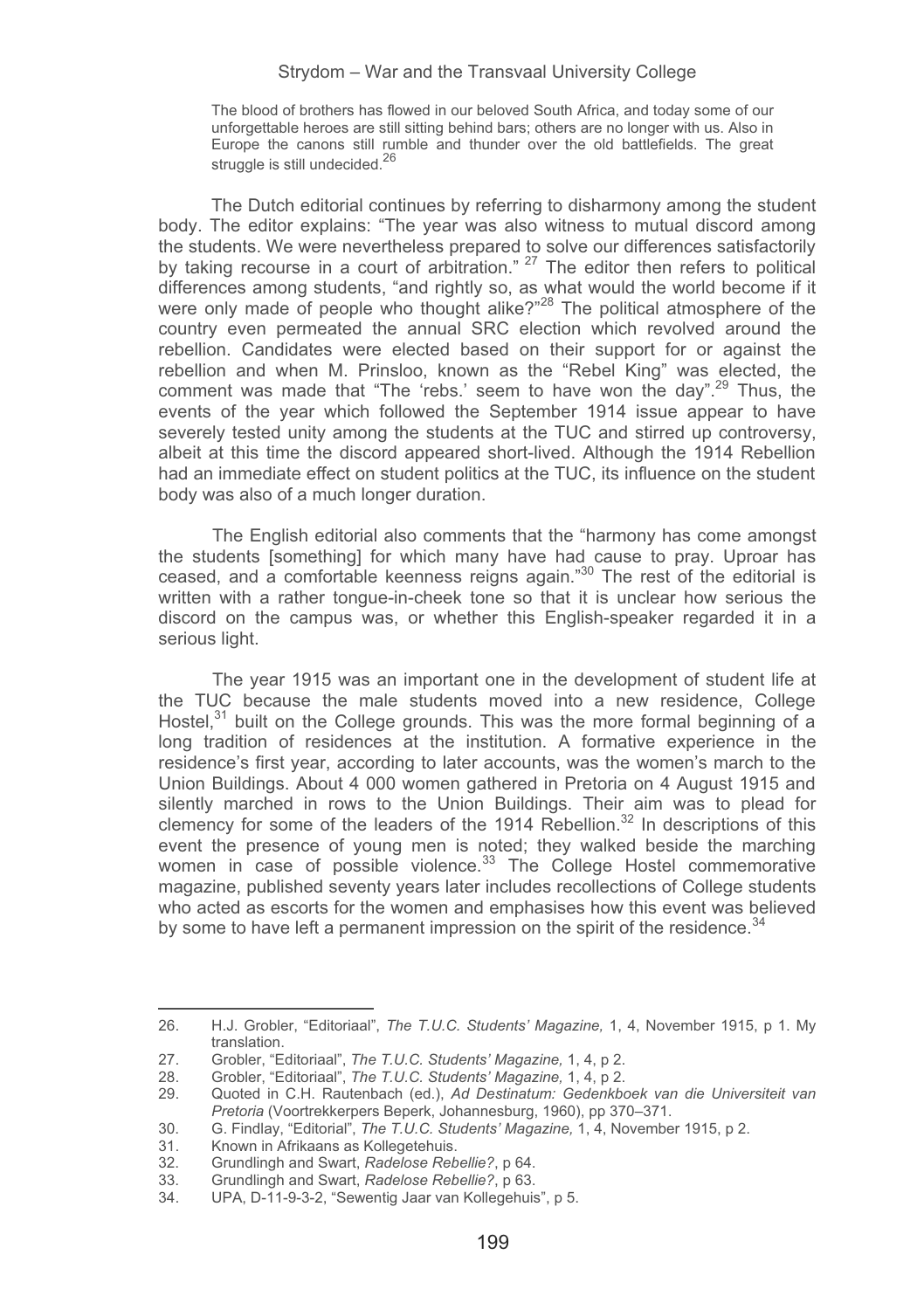These years saw evidence of some discord in the student body and also the birth of demands for the use of Afrikaans as a medium at the College. In the middle of 1915 a complaint was received by the SRC about the exclusive use of English at general student meetings.<sup>35</sup> In 1917 and 1918 the matter of the language medium was examined officially by the College's Senate and Council for the first time following requests from students for the introduction of Afrikaans as a medium in certain disciplines.<sup>36</sup> These events show how the talk of unity, conciliation and broad South African principles was being tested by demands that its promise of equal rights and mutual respect be put into practice. However, these demands became increasingly complicated to accommodate. In 1917 one lecturer, Prof. DF du Toit Malherbe, began to give lectures in Afrikaans to some of his senior students in Chemistry.<sup>37</sup>

A.N. Pelzer, historian and author of the institution's first official history, attributes the awakening of national sentiment among Afrikaans-speaking students to Du Toit Malherbe's actions, stating "[a]s if woken from a slumber, the generation of 1918 discovered itself and for the first time in the history of the T.U.C. showed signs of an enlivened national feeling." He also comments on the number of articles in the June 1918 issue of *The T.U.C. Student Magazine* which gave expression to this "slumbering national feeling".38 While a more definite direction concerning the language policy was begun in 1918, and the June 1918 magazine was a highpoint in distinctly ethnic expression, Afrikaans-speaking students had already "woken up" by 1917, as the request to Senate and the June 1917 issue of the magazine also affirm. From 1917 there was a marked increase in the number of patriotic contributions written in Afrikaans in the TUC magazine. By contrast, the English contributions remained intriguingly apolitical, in the form of philosophical, academic or humorous articles and sketches.

It is noteworthy that the June 1917 Dutch editorial of the magazine speaks of the student body or the College community as "democratic" and even "cosmopolitan", alluding to the variety of backgrounds of students at the TUC. $^{39}$  In this issue the English editor makes reference to a development in TUC's residential affairs. Despite the newly constructed College Hostel on the campus, space for male students was soon insufficient. In 1917 the Nederduits Gereformeerde Kerk, the church to which many Afrikaans-speakers belonged, established a private men's residence known as Sonoptehuis (Sonop Hostel). It was open to all students regardless of their religious persuasion, but was under the protection and administration of the church. $40$  The English editor, in referring to this event, spoke hypothetically of a time twenty years on when according to him:

… there will be, alas, some fifteen or so *denominational* hostels, and there will be many glorious scraps and skirmishes. The beginnings of all these things are clearly visible. We have already been bribed into schism, and the results make us all long for the breezy turmoil of those distant days (emphasis original).<sup>41</sup>

------------------------------------------------ --

<sup>-</sup>--------35. UPA, D-11-3-1-2, 17 April 1915 and 15 May 1915.

<sup>36.</sup> UPA, B-5-1-1, Minutes of a regular meeting of Senate, 2 April 1917, p 212.

<sup>37.</sup> UPA, D-6-5-1-6-22, "Herinneringe van Prof. D.F. du Toit Malherbe".<br>38. Rautenbach (ed.). Ad Destinatum. p 50. My translation.

<sup>38.</sup> Rautenbach (ed.), *Ad Destinatum*, p 50. My translation.

<sup>39.</sup> H.J. Grobler, "Editoriaal", *The T.U.C. Students' Magazine,* 2, 1, June 1917, p 1.

<sup>40.</sup> Rautenbach (ed.), *Ad Destinatum*, pp 289–290. The idea of nations and national feeling waking from a slumber is a typical feature of nationalist narratives. See Giliomee, "The Beginnings of Afrikaner Nationalism", p 115.

<sup>41.</sup> G. Findlay, "Editorial", *The T.U.C. Students' Magazine,* 2, 1, June 1917, p 2. My translation.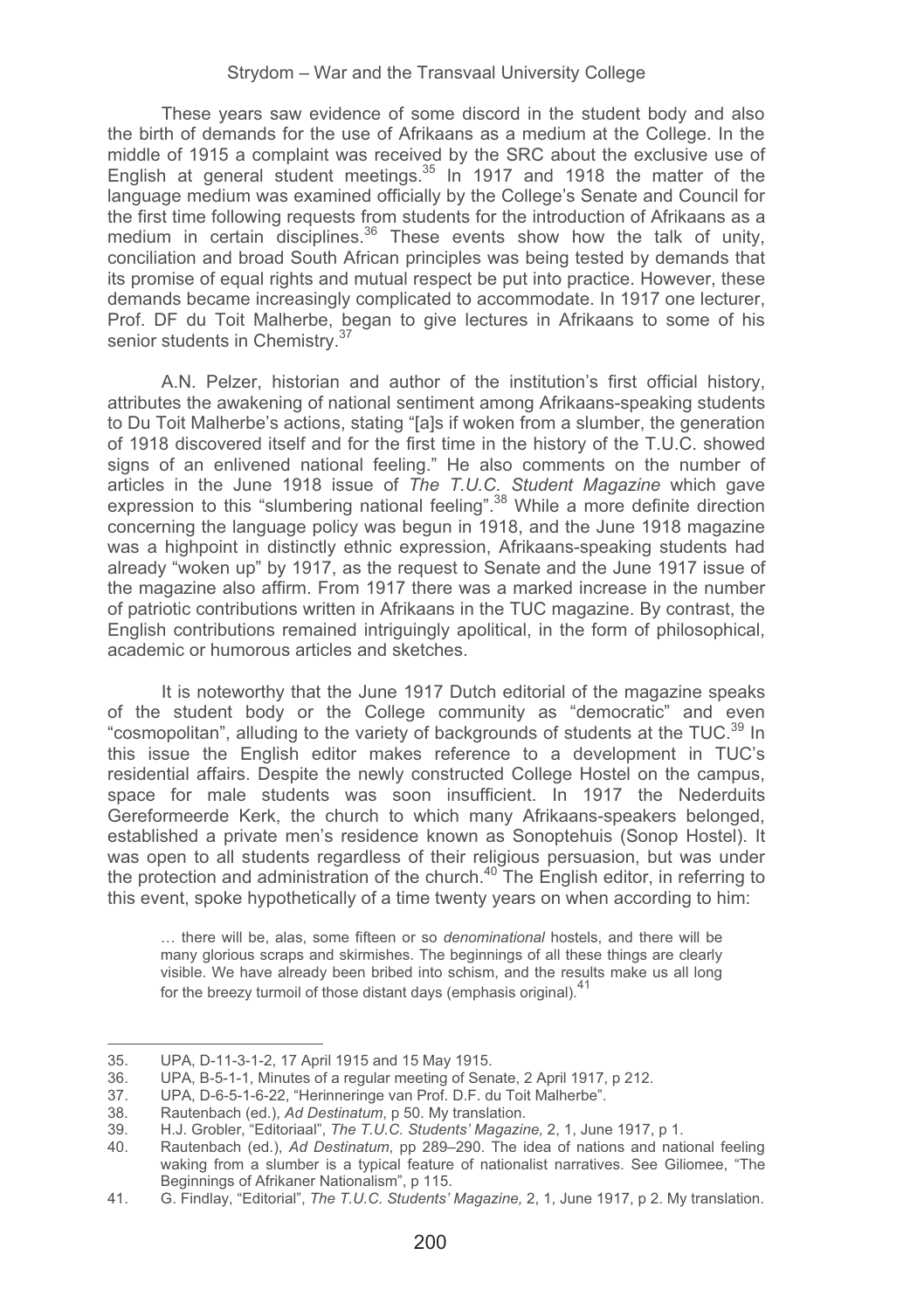He was not far wrong because in 1918, in response to the establishment of Sonop Hostel, the Church of England also opened a residence named Buxton Hostel after the incumbent governor-general. It housed mainly English-speaking students.<sup>42</sup> Thus, the person to person contact with students from other backgrounds in the close environment of a university residence was restricted by interested parties from outside the university. The intention behind the establishment of these residences may have been honourable, but their establishment was a sign of unwillingness on the part of both sections of the white population to sacrifice their interests and a disregard for the conciliatory and broad South Africanist aspirations linked to a common residence. A student testimony from 1919 describes the residents of Buxton Hostel as "English and Englishorientated students" under the English professor, J.P.R. Wallis as house father. He was so outspokenly English that he was given the ironic nickname of Hendrik van Wyk.<sup>43</sup> This type of description shows how despite efforts to promote broad South Africanism, to a certain extent barriers remained among students of different backgrounds. As far as English-speakers were concerned, Lambert has pointed out that in general "most bonds, including their religion, their language and culture, and their loyalty to the crown, linked them to Britain and did not give them cohesion as South Africans".44

The November 1917 issue includes a rather dramatic but telling prediction of the future for Afrikaners under the title "Proloog aan die Eeuwigheid" ("Prologue to Eternity").<sup>45</sup> In stark contrast to the serious and foreboding tone of this essay, is the contribution which immediately followed in this issue – an English poem entitled "Drinking Song" which is a tongue-in-cheek toast to a number of Roman figures, full of classical Latin references.46 This highlights again the seeming difference in the interests and preoccupations of English and Afrikaans-speaking students. This issue also includes a fiery piece in Afrikaans entitled "Ichabod" – the first article to address the question of higher education and Afrikaner interests.<sup>47</sup> The article is a direct attack on the notions of broad South Africanism and conciliation, using as a base what would become the philosophical foundations of the policy of segregation pursued during most of the twentieth century. This was the belief in the need to maintain ethnic and cultural differences. It was followed by an article in English entitled, "On the Artificial Production of Naturally Occurring Organic Bodies". Once again, the disparate subject matter of these contributions causes one to wonder whether the English and Afrikaans students read each others' compositions or how much real communication took place between these groups. Even in the divergent literary contributions one can see that the task of unifying the two groups was not a simple one. The articles appear side by side, but there appears to be a hidden barrier and they do not relate to each other. In a sense, like the two columns of the editorials which share a common page, according to the official policy, and yet are completely distinct from one another in the real situation.

----

----------------------------------------------

<sup>-</sup>--------42. Rautenbach (ed.), *Ad Destinatum*, pp 290–291.

<sup>43.</sup> UPA, D-6-5-1-6-22, W.J. du P. Erlank – C.H. Celliers, 21 September 1974.

<sup>44.</sup> Lambert, "'An unknown people': Reconstructing British South African Identity", p 602.<br>45 Anon "Proloog aan die Eeuwigheid". The T.U.C. Students' Magazine. 2. 2. Nov.

<sup>45.</sup> Anon., "Proloog aan die Eeuwigheid", *The T.U.C. Students' Magazine,* 2, 2, November 1917, pp 6–10.

<sup>46.</sup> Anon., "A Drinking Song", *The T.U.C. Students' Magazine,* 2, 2, November 1917, p 10.

<sup>47.</sup> L.J. du P., "Ichabod", *The T.U.C. Students' Magazine,* 2, 2, November 1917, p 13. All translations are my own.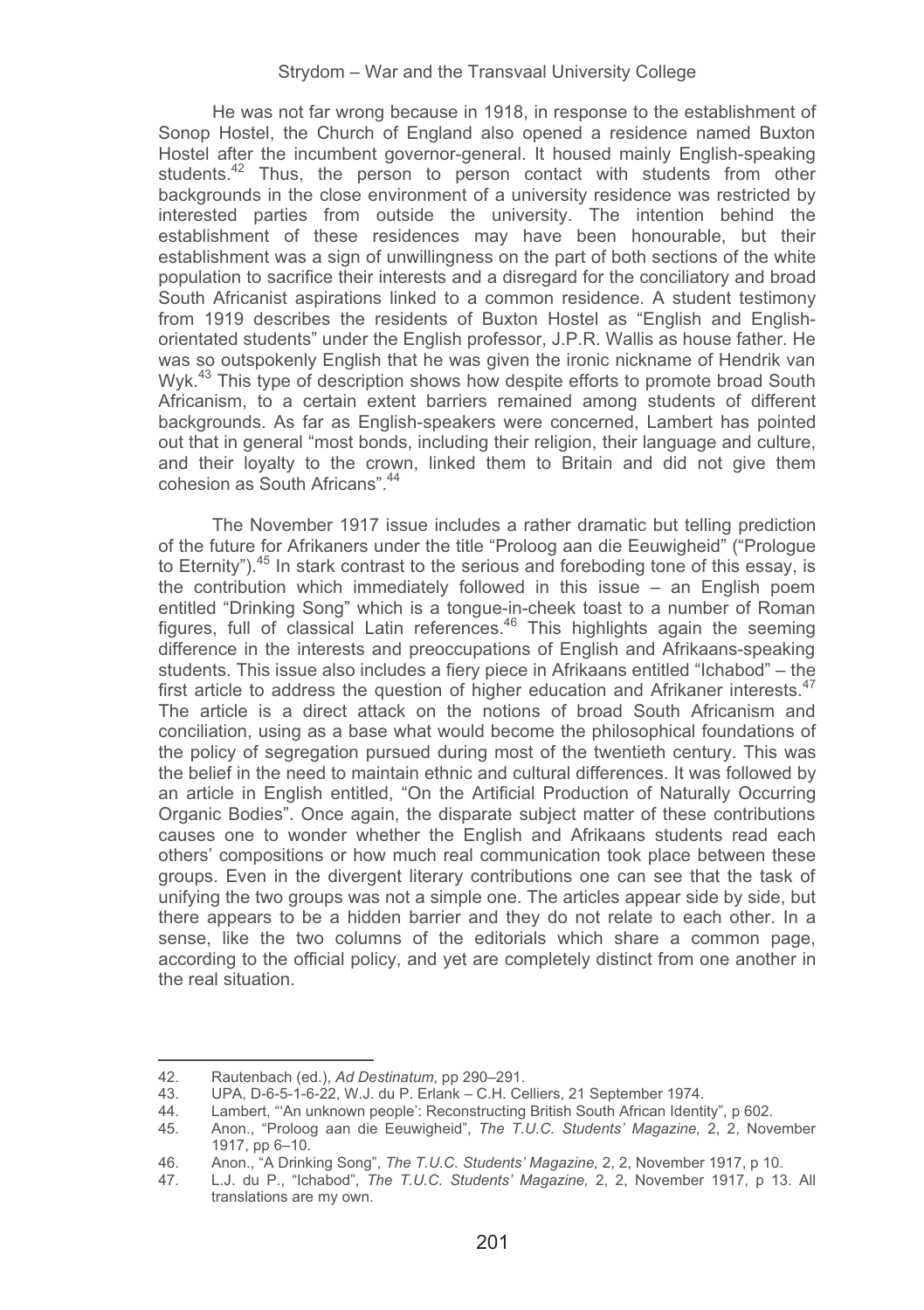The 1918 issue features two other interesting articles which touch on powerfully symbolic subjects for Afrikaners. The first is called "Die Afrikaanse Vrouw"48 ("The Afrikaans Woman") and is a tribute to Afrikaner women. The Afrikaner woman is given the position of heroine in the eyes of the nation and the success it enjoys is attributed to her. This extremely hagiographic piece extols the positive virtues of the Afrikaner woman. She is remembered for the suffering in the concentration camps. She is also given credit for the decision taken by Voortrekkers to leave Natal and move north. She was responsible for encouraging her men to stand up against Britain in the South African War. Finally, the Afrikaner woman is praised for the protest march to the Union Buildings in 1915 to ask for the release of those convicted in the rebellion. The assertion mentioned earlier that this event had left an indelible impression on some of the TUC students is confirmed in this article, because the author, two years after the actual event, refers to the women's protest as "one of the greatest milestones in South African history" and as "an act ... that will live on forever in the history of South Africa".<sup>49</sup> This protest certainly has been considered a defining moment in the moulding of the idea of an Afrikaner nation and provided rich material for the later cultivation of national sentiment.50

The second topic, with even stronger symbolic power, which appeared in this issue focused on the matter of language in a short poem entitled "Moedertaal" ("Mother Tongue").<sup>51</sup> Concerns and sentiments regarding the rights and position of the Afrikaans-speaking student, the Afrikaans language and Afrikaner culture and heritage at the College, which had come to the surface in 1917, became even more prominent in 1918. Both in their writing and in their actions, some Afrikaansspeaking students began a more focused plea for the use of their language at the TUC. Furthermore, a former student remarked that 1918 was an extremely tense year at the TUC with the lingering effects of the rebellion and the end of World War I approaching.<sup>52</sup> The year also saw further demands for the use of Afrikaans or Dutch as a medium of instruction and it became clear that the English-only policy could not continue.<sup>53</sup> This matter of the language medium highlighted the practical difficulties of promoting broad South African ideals.

"Gedagte van 'n Afrikaner in 1918" ("Reflections by an Afrikaner in 1918") is a window on Afrikaner sentiment of the time. The whole poem reads as follows:

Let larger nations murder and fight, Let smaller nations suffer patiently, Let the conqueror be who they may. We remain silent, quiet in calm rest: There's One above who never forgets. And brings each to their destination Who leads nations through many afflictions Even though the test was heavy and severe: Lift up the eye, take courage my soul, For whatever may have been in the past,

<sup>48.</sup> J.N., "Die Afrikaanse Vrouw", *The T.U.C. Students' Magazine,* 2, 2, November 1917, pp 29–30.

<sup>49.</sup> J.N., "Die Afrikaanse Vrouw", p 30. My translation.<br>50. Grundlingh and Swart *Radelose Rebellie*? pp 65-

<sup>50.</sup> Grundlingh and Swart, *Radelose Rebellie?*, pp 65–66.

<sup>51.</sup> Anon., "Moedertaal", *The T.U.C. Students' Magazine,* 2, 2, November 1917, p 32.

<sup>52.</sup> UPA, D-6-5-1-6-22, W.J. du P. Erlank – C.H. Celliers, 21 September 1974.

<sup>53.</sup> UPA, B-5-1-1, Minutes of a regular meeting of Senate, 4 March 1918, p 247.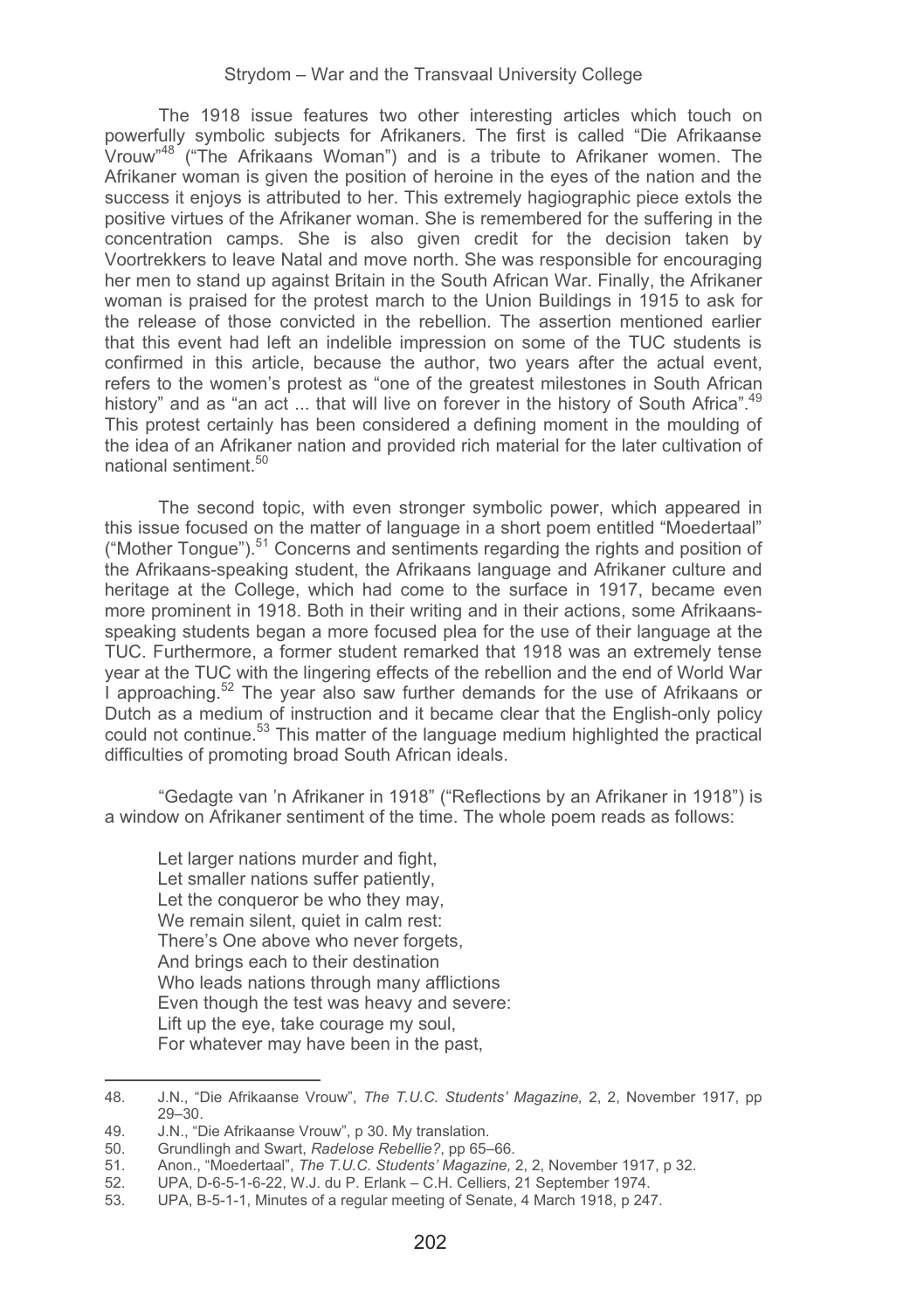The Ruler of All watches as before: But – if our nation will rule in freedom And Union blossom and move forwards Or later be brought to be destroyed, – Let Afrikaners always remain Voortrekker children devout and free! 54

This poem makes reference to World War I, but shows that the "proper" attitude of the Afrikaner is one of detachment from such events. It gives a sense of providence – divine protection and destiny – and a call to remain true to the Voortrekker heritage.55 It is a call to not break away from one's heritage, despite the present or future situation. It is also an attempt to establish Afrikaner identity and the proper attitude of Afrikaners, as seen in the title. It is also in a sense a rejection of broad South Africanism because it urges Afrikaners to preserve their own identity.

In the piece "The Call of the New Age" a past TUC student rages against the human suffering and loss of World War I in the name of patriotism and duty. He concludes that the existence of Empires was a root of the War because it allowed countries the means and the men to engage in such large scale conflict, without regard for the minority groups involved.<sup>56</sup> His solution is an end to Empires and the rise of "Republicanism ... where small minorities shall not be bludgeoned into fighting for causes for which they have no regard". This essay clearly underscores an underlying mistrust of the British Empire, a mistrust which had been fanned by World War I. The notion of republicanism expressed here is not however related to the former Boer republics, but one that would isolate the country from the horrors of another world war. The student concludes:

The world is now at the cross-roads – the one road, Imperialistic leading to new centuries of confusion, new vast and stupid wars, new despairs, new catastrophes, new beginnings in a plotless endless drama – the other Republican, leading to a new world, freed from tyranny, from armaments, from hatred, and one in which the "white passion of Statecraft", shall be substituted for the concupiscent lust of Empire.<sup>57</sup>

This contribution is interesting because it is one of the few English pieces to deal directly with current affairs. Furthermore, it is noteworthy in that it is an appeal by an English-speaker to throw off the obligations of the British Empire. It shows that for some English-speakers, although exceptional at this stage, the sense of "belonging" to Great Britain was waning. While it is a call to exit the Empire, this is not at all linked in the essay to the question of identity. Furthermore, this piece highlights the fact that English-speakers were by no means a monolithic group.<sup>58</sup>

The contribution "Besware teen die Gees van Onse Eeuw" ("Objections to the Spirit of Our Age") bears great resemblance to "Ichabod" of the previous November 1917 issue, leading one to conclude that the author, known only as "L.P.", probably wrote both articles. It is another fiery protest against the spirit of

54. L.W.H., "Gedagte van 'n Afrikaner in 1918", *The T.U.C. Students' Magazine,* 2,3, June 1918, p 7. My translation.

<sup>55.</sup> Giliomee points out "a strong tendency to see a Divine Hand in Afrikaner history". Giliomee, "The Beginnings of Afrikaner Nationalism", p 139.

<sup>56.</sup> J.D., "The Call of the New Age", *The T.U.C. Students' Magazine,* 2, 3, June 1918, pp 12– 13.

<sup>57.</sup> J.D., "The Call of the New Age", p 14.<br>58. See Lambert. "South African British?

<sup>58.</sup> See Lambert, "South African British? Or Dominion South Africans?", p 205.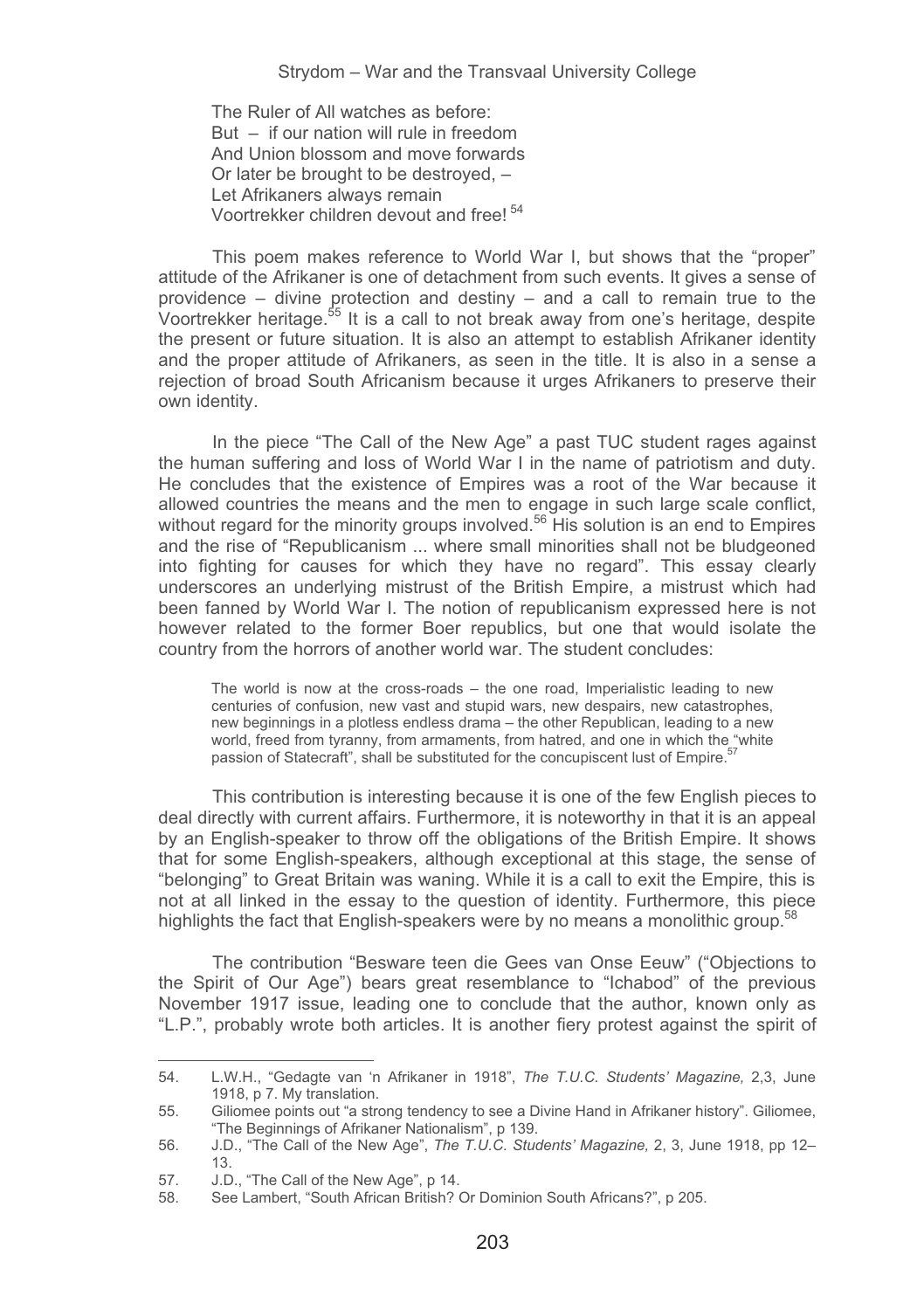broad South Africanism embodied in the thought, as the student puts it, that "everything must be the same, colourlessly, monotonously the same – everyone the same as the majority".59 The student turns the attention to education which he perceives as the primary place where

 … this poison eats away deeply: in the lower education, which must be religiously neutral and politically imperialistic, for sure! But more than anywhere else in Higher Education: there it crawls with it, in our colleges, with birds of every feather and colour.

The student goes on to equate the unifying goals of education with homogenising, claiming that the end result is inevitably an Anglophone and imperial product. He feels that this purposeful suppression of diversity is detrimental to the future of Afrikaner youth. In opposition to what he views as the suppression of the minority (by which he means the Afrikaners) by the majority (the English-speakers) and argues the case for separation:

The first separation which is required is between Boer and Brit. Boer is the 'besembos' (broom-brush), he must have sun above and rocky ground below; Brit is the fern which grows in the shade and damp, in the same soil the two can never get along! It is the law of nature! $60$ 

In other words, he feels that attempting to unify the two sections of the white population according to broad South Africanism is contrary to both natural laws and divine principles. One could even extend this argument further and draw the conclusion that according to this student, the British fundamentally did not belong in South Africa. The "Boer" here is adapted to the rocky sunny environment, but the climate described for the "Brit" seems to refer to the climate of England and not to South Africa. This is in line with the idea that for many Afrikaners their Englishspeaking counterparts were not considered to be true South Africans.

The November 1918 English editorial of the student magazine begins by highlighting the end of World War I. The editor expresses the hope that the battle will now continue on intellectual grounds for the rebuilding of ideals. The English editor also comments that the "strenuous sincerity of former issues has fortunately abated very largely, and though there is rubbish enough, in all conscience, it is satisfactory rubbish if examined closely".<sup>61</sup> The November issue certainly did not continue the trend of weighty and earnest subjects seen in the previous two issues.

The Dutch editorial also comments on the distinct change of tone in the magazine from the June issue. The editor also remembers some students who died in the conflict of World War I. He concludes by writing that at last "[t]here is peace on earth. What lies ahead in the future is uncertain, but we hope for the best for South Africa. ... And in these doubtful circumstances, we bring you our gravity and humour".<sup>62</sup> It appears that the end of the World War coincided with an ebb in nationalist fervour at the College. The flag incident of the following year caused these questions to resurface again in an apparently more visible manner.

<sup>59.</sup> L.P., "Besware teen die Gees van Onse Eeuw", *The T.U.C. Students' Magazine,* 2, 3, June 1918, p 19. All translations are my own.

<sup>60.</sup> L.P., "Besware teen die Gees van Onse Eeuw", p 20. Translated.<br>61 Findlay "Editorial". The T.U.C. Students' Magazine, 2, 4, p 1.

<sup>61.</sup> Findlay, "Editorial", *The T.U.C. Students' Magazine,* 2, 4, p 1.

<sup>62.</sup> Van Rooy, "Editoriaal", *The T.U.C. Students' Magazine,* 2, 4, p 3.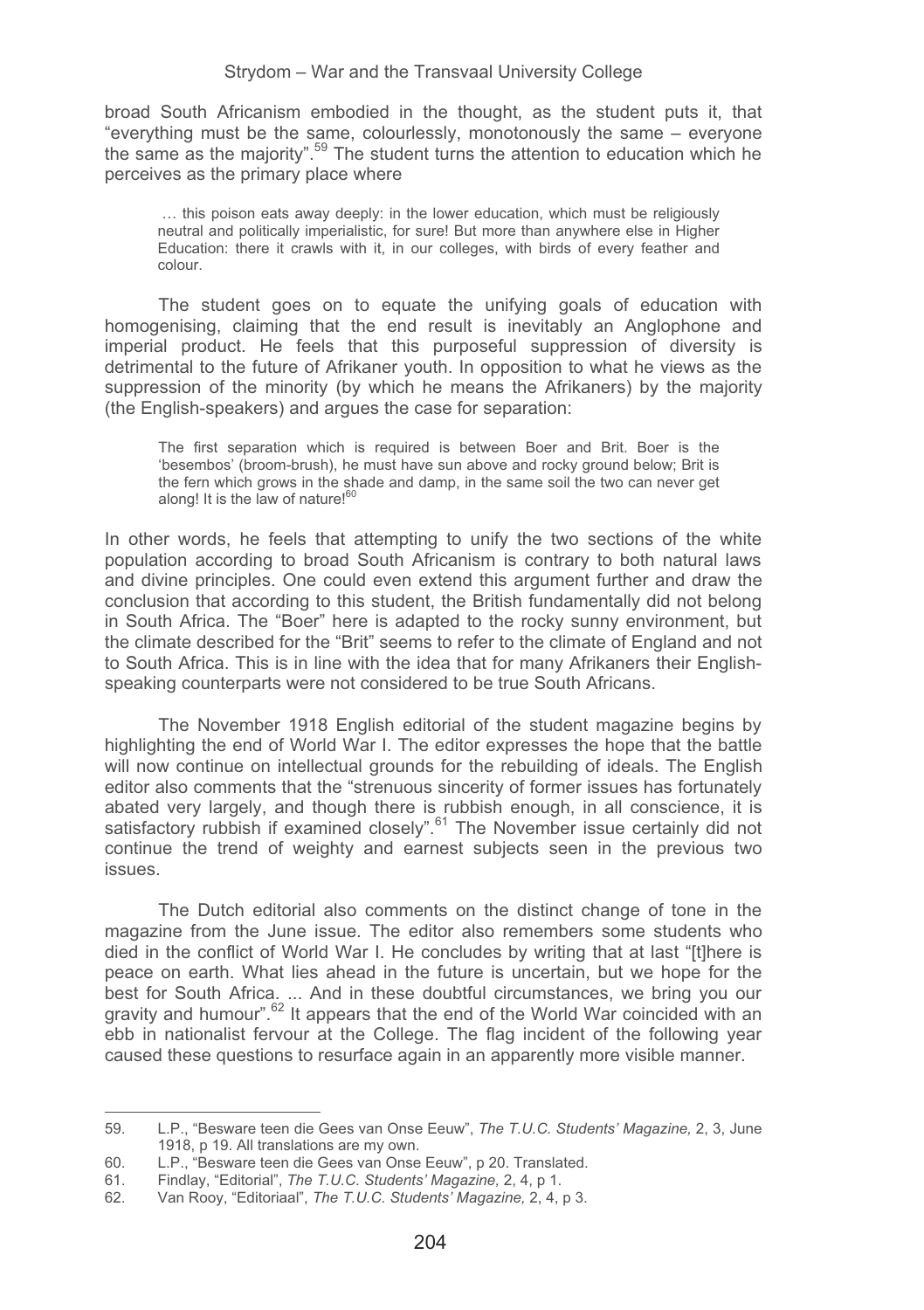## **The flag incident revisited**

At the end of 1918 the College was affected by the Spanish flu epidemic to such an extent that it closed early, thus bringing to an end a rather tense year at the TUC in terms of patriotic and nationalist sentiment.<sup>63</sup> Without doubt, feelings regarding the language question were running high among the students in 1918. So much so, that Pelzer feels that if the College had not closed early something dire would probably have happened. Something did indeed happen, but this event, which involved the burning of a British flag, took place the following year.<sup>64</sup> In addition, the incident was related to the ending of World War I in 1918, so in a sense it was a continuation of that year. The episode was identified later as a critical milestone in the passage of the College to becoming an exclusively Afrikaans medium institution.<sup>65</sup> Furthermore, it was the only act of outward aggression related to patriotic feeling which took place at the TUC in these early years.

Following the end of World War I and the return of the Union's soldiers from the front, the town of Pretoria arranged festivities to receive the country's returning leaders, Botha and Smuts, and to celebrate the peace in August 1919. All over town Union Jacks were raised and in the tense situation which existed at the TUC, Pretoria folk wondered whether English students would have the courage to raise the flag on the College grounds.<sup>66</sup> The Union Jack was a powerful symbol for English-speakers, one of the few behind which they would mobilise. $67$  Several of these English-speaking students approached Prof Wallis and asked if they could borrow his Union Jack for the celebrations. This particular flag had been recovered by Wallis from the retreat at Mons during World War I. The students were granted permission to raise the flag and the fire brigade arrived and tied it to the top of the pole as a preventative measure so that it could not be removed. $68$  This was seen by Afrikaans-speaking students as a direct challenge which they could not allow to pass. One student, the later famous Afrikaans poet, W.J. du P. Erlank, <sup>69</sup> on an impulse, climbed up the pole and tore the flag off the top. He then took it into the tea room of College Hostel where a number of other nationalistically inclined students were still gathered discussing the matter of the flag. Some of these young Afrikaners then tore up the flag, doused it with lamp oil and burned it in a coal bin behind the hostel.<sup>70</sup>

According to Erlank's account, the time leading up to the event was characterised by hostility in Pretoria, largely due to the returning soldiers. There were periodic physical clashes between the soldiers and TUC students in the town and a great deal of mutual antagonism was aroused. Some Afrikaners resented

<sup>63.</sup> UPA, D-11-9-3-2, "Sewentig Jaar van Kollegehuis", p 5; UPA, D-6-5-1-6-22, W.J. du P. Erlank – C.H. Celliers, 21 September 1974.

<sup>64.</sup> Rautenbach (ed.), *Ad Destinatum*, p 52.

<sup>65.</sup> UPA, D-11-9-3-2, Kollegetehuis, "Die Vlaginsident", *Kollegetehuisgedenkblad (1915– 1985)*, p 7; Rautenbach (ed.), *Ad Destinatum*, p 53.

<sup>66.</sup> UPA, D-6-5-1-6-22, W.J. du P. Erlank – C.H. Celliers, 21 September 1974.

<sup>67.</sup> Lambert, "'An unknown people': Reconstructing British South African Identity", p 606.<br>68. UPA. D-6-5-1-6-22. W.J. du P. Erlank – C.H. Celliers. 21 September 1974.

<sup>68.</sup> UPA, D-6-5-1-6-22, W.J. du P. Erlank – C.H. Celliers, 21 September 1974.

<sup>69.</sup> Also known as Duke Erlank or Eitemal.<br>70. LIPA D-6-5-1-6-22 W. Ldu P. Erlank -

<sup>70.</sup> UPA, D-6-5-1-6-22, W.J. du P. Erlank – C.H. Celliers, 21 September 1974. Van der Merwe casts doubt on many of the details of the incident, although the account by W.J. du P. Erlank, which is the primary source on the event does not appear to be untrustworthy due to the amount of detail it includes and because Erlank provides a critique of his own part in the affair. For Van der Merwe's views, see "Taal op Tuks".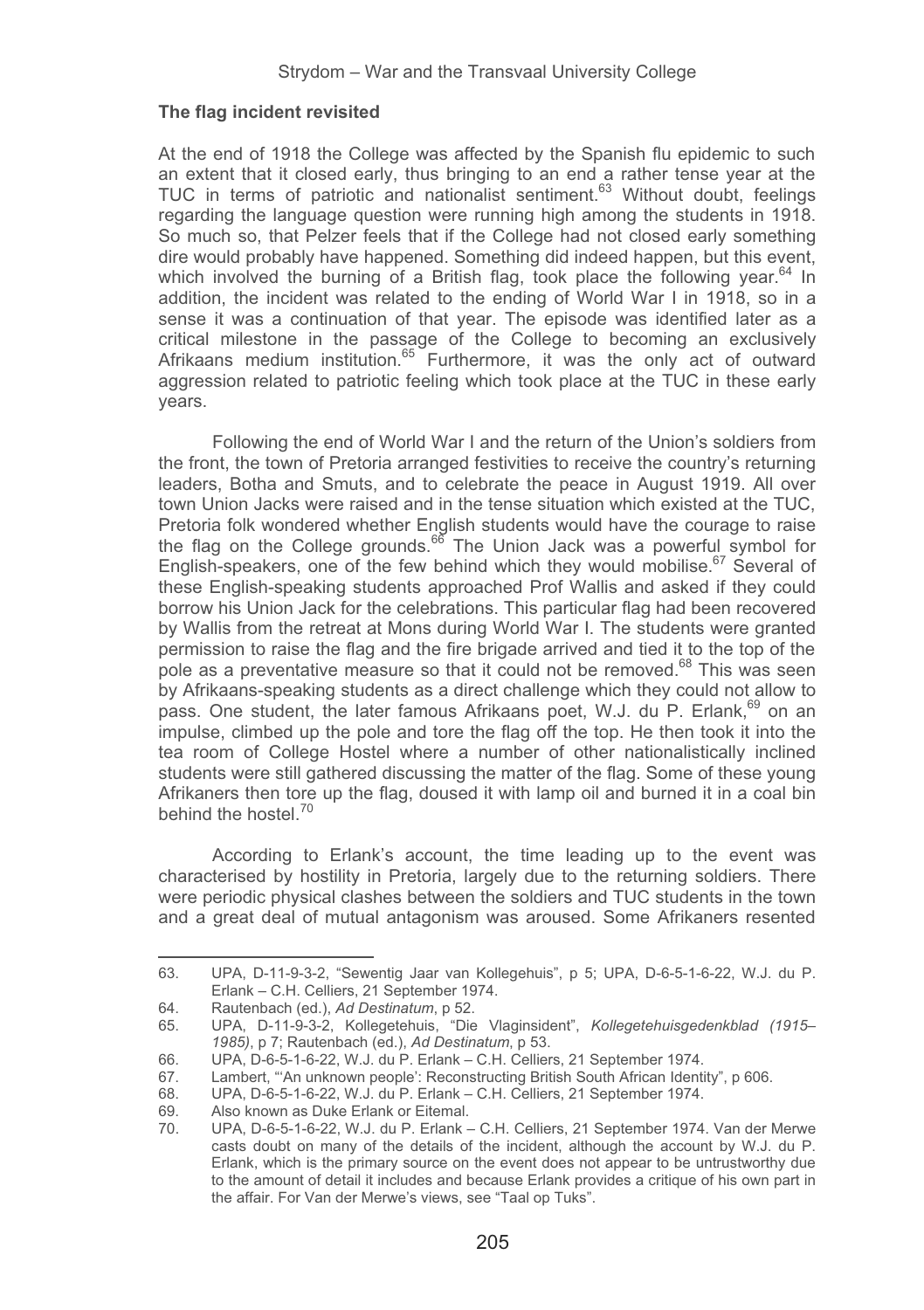the upsurge of loyalist sentiment for Great Britain and the Empire which the conclusion of the war had engendered. On the campus, however, there was "a kind of more serious underground stirring".<sup>71</sup> According to Erlank, athough not an organised movement, in the tea rooms of the residences, small groups of students had begun to gather periodically to discuss the language situation and their priority was to do what was necessary to transform the College into an Afrikaans institution<sup>72</sup>

A few days after the flag incident, the College rector, Prof. A.C. Paterson, addressed the student body in what Erlank avers was "the most troubled speech that I have heard in years". He describes Paterson's shaking voice, expressing more disappointment than anger. After this meeting, Erlank went to see Prof. Paterson and claimed responsibility for the incident. Prof Paterson's handling of the affair, as told by Erlank, is very interesting and displays, as do other aspects of this story, that a sense of honour and broad-mindedness in line with broad South Africanism existed among staff and students, regardless of their political or patriotic convictions. Erlank gave Paterson three reasons for his actions.<sup>73</sup> In the first place, he objected to political speculation at the College; secondly, as one who was "republican born" he saw the flag as a symbol of lost independence; and in the third place, he objected to the fact that the flag was not raised in the usual manner but had been tied at the top of the flagpole by the fire brigade, thus making it "a challenge to every nationalist Afrikaner". He went on to say: "We have a queer way of accepting all challenges forced upon us, like for instance the challenge of the Anglo-Boer War." Erlank states that for a brief moment he saw something of a smile behind Paterson's glasses. Paterson conceded that he could understand Erlank's last two reasons but objected to his first, stating: "I would be the last person in the world to make this college a field for political speculation". The meeting ended with a warm handshake. $74$ 

In the period following the incident, Paterson did what he could to soften the official reaction to Erlank's actions, demonstrating his commitment to conciliation and his hopes to preserve the broad South African ideal at the College. In later accounts of the flag incident, emphasis is laid on how Erlank was punished for his role, without mention of the fact that the decision to rusticate him for six weeks was a much softer punishment than other parties had deemed appropriate.<sup>75</sup> This punishment was viewed as harsh for an act of "youthful indiscretion".<sup>76</sup> Erlank later heard that Paterson pleaded for him like a father when the matter was discussed on the College Council and certain members felt that he should be expelled from all South African universities for a period of five years. There was also a bitter struggle in the joint meeting of Senate and Council regarding the matter. Furthermore, when Paterson wrote to Erlank's father about the misdemeanour, he attempted to soften the blow by only referring briefly to Erlank's actions and punishment and expanding at length regarding Erlank's commendable attitude.<sup>77</sup>

<sup>71.</sup> UPA, D-6-5-1-6-22, W.J. du P. Erlank – C.H. Celliers, 21 September 1974. All translations from Erlank's reminiscences are my own.

<sup>72.</sup> UPA, D-6-5-1-6-22, W.J. du P. Erlank – C.H. Celliers, 21 September 1974.

<sup>73.</sup> Van der Merwe casts doubt on later beliefs in Erlank's nationalist motivations and merely ascribes his actions to the boisterousness of youth. See Van der Merwe, "Taal op Tuks".

<sup>74.</sup> UPA, D-6-5-1-6-22, W.J. du P. Erlank – C.H. Celliers, 21 September 1974.

<sup>75.</sup> Rautenbach (ed.), *Ad Destinatum*, pp 52–53; UPA, D-11-9-3-2, "Die Vlaginsident", p 7.

<sup>76.</sup> Rautenbach (ed.), *Ad Destinatum*, p 52; UPA, D-11-9-3-2, "Die Vlaginsident", p 7. 77. UPA, D-6-5-1-6-22, W.J. du P. Erlank – C.H. Celliers, 21 September 1974.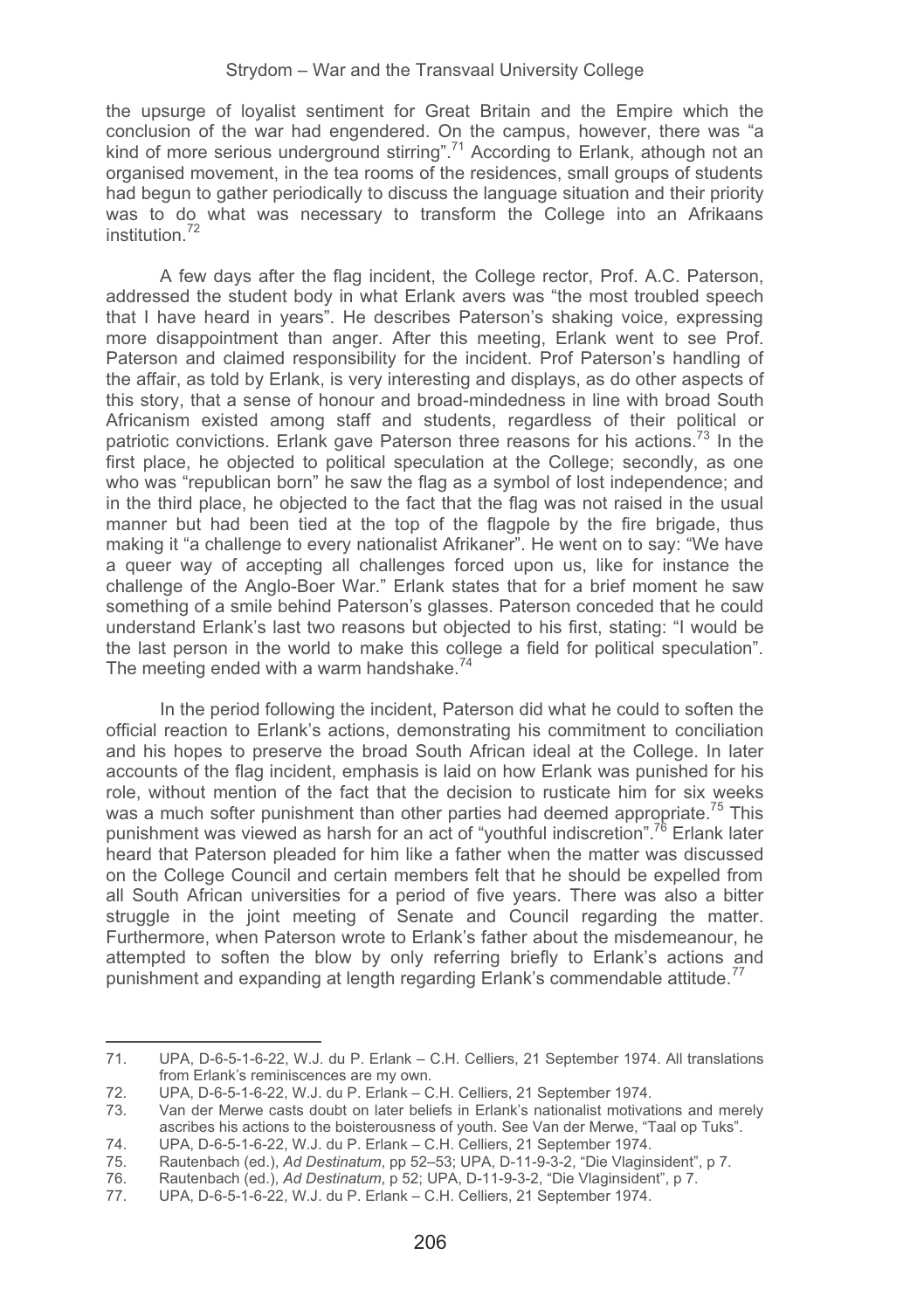Another aspect of Erlank's firsthand account of the flag incident which is missing from various retellings of the episode is the pervasive sense of broadmindedness which existed among a good number of the students and staff. In her discussion of the language policy of the College, D.M. van der Merwe also comments that this is an aspect that is missing from the official account of the institution's history as a whole.<sup>78</sup> The later abridged versions of the flag incident which evidently used Erlank's account as a basis, omit sections such as his experiences at the English Potchefstroom High School; the details of his dealings with Prof. Paterson; the fact that the English-speaking but republican minded registrar, Advocate A.A. Roberts offered Erlank lodging at his home when he was asked to leave the College residence; and the visit of the English students (those who had been responsible for the raising of the flag in the first place) to Erlank to discuss the matter over a cigarette. The actual burning of the flag captures the nationalist imagination, but many of the details of the incident confirm that white identity was not such a cut and dried affair and that broad South Africanist sentiment was not completely lacking at the College.<sup>79</sup>

There is no doubt, however, that the flag incident was very definitely a blow for those who had been pursuing broad South African ideals at the College. Erlank recalls how in Paterson's speech to the student body after the event he said, among other things, that "[o]ne night of racialistic hooliganism has destroyed what we have arduously built up in ten years".<sup>80</sup> This event had brought to the surface the undercurrent of disaffection among some students at the TUC who, even according to Erlank's account, were a minority among Afrikaans-speakers. It was the first open protest, because of its wild, rash nature, that went outside the more acceptable lines of petitions and deputations. Furthermore, though the act of a minority, it damaged the image of the College in the eyes of English-speakers, thus Paterson tried to keep the incident from reaching the ears of the public. $81$ Apart from punishing Erlank, the response from the College administration was also to try to limit the effects of the incident. For example, with regard to Erlank "it had been urged in the interests of Education that the boy concerned should not be sent to his home, where political ill feeling was bound to be engendered".<sup>82</sup> Instead he was provided lodgings with the registrar.<sup>83</sup>

As already indicated, the official retelling of this account in later years from an Afrikaner nationalist perspective viewed the flag incident as an important milestone in the College's path towards becoming an Afrikaans institution. What is interesting is that while emphasis is always laid on Erlank's behaviour as a rash act of youth, it is also credited with important meaning in the struggle for Afrikaans rights at the TUC. Pelzer feels that although this was a passing act, it highlighted among some the backward position of the Afrikaans-speaking student and inspired them to strive to further their interests. $84$  A later rector of UP, E.M. Hamman (1970–1981), explained the significance of the event as follows:

------------

-------------------------------------

<sup>-</sup>---------78. Van der Merwe, "Taal op Tuks", p 161.

<sup>79.</sup> UPA, D-6-5-1-6-22, W.J. du P. Erlank – C.H. Celliers, 21 September 1974; UPA, D-11-9-3- 2, "Die Vlaginsident", p 7; "Die vlag-episode sal Duke Erlank ewig met Tuks verbind", *Hoofstad*, 23 April 1980; Rautenbach (ed.), *Ad Destinatum*, pp 52–53.

<sup>80.</sup> UPA, D-6-5-1-6-22, W.J. du P. Erlank – C.H. Celliers, 21 September 1974. 81. UPA, B-5-1-1, Minutes of a special meeting of the Senate, 27 August 1919, p 334.<br>82 UPA. B-5-1-1. Minutes of a special meeting of the Senate, 1 September 1919, p 33

<sup>82.</sup> UPA, B-5-1-1, Minutes of a special meeting of the Senate, 1 September 1919, p 336.<br>83. UPA. D-6-5-1-6-22. W.J. du P. Erlank – C.H. Celliers, 21 September 1974.

<sup>83.</sup> UPA, D-6-5-1-6-22, W.J. du P. Erlank – C.H. Celliers, 21 September 1974.<br>84. Rautenbach (ed.). Ad Destinatum. p 53.

<sup>84.</sup> Rautenbach (ed.), *Ad Destinatum*, p 53.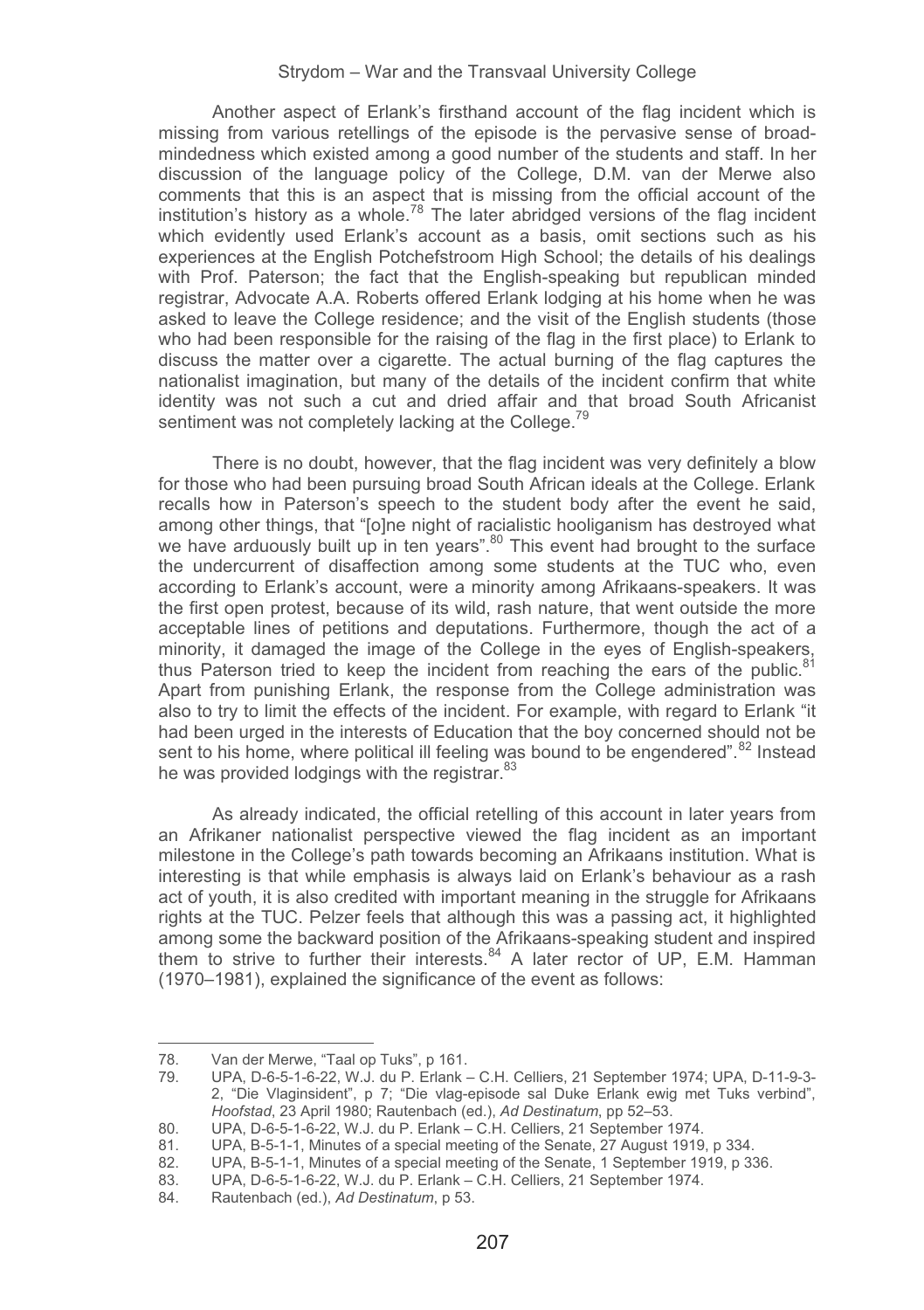That flag incident of early 1919, symbol of the resistance of the Afrikaner student at Tukkies against foreign control and against foreign ideologies, I regard as having been the seed out of which this great Afrikaans University, the largest among the residential universities in the RSA, rose up and grew.<sup>85</sup>

What is interesting here is that the English-speaking influence at the College was regarded as "foreign". This strengthens the thought, highlighted by Lambert, that for many Afrikaans-speakers in the twentieth century, Englishspeakers were not regarded as true South Africans, a fact which stood in the way of cultivating a new broad South African nationality.<sup>86</sup>

Much like the rebellion, the retrospective retelling of this incident added more symbolic significance and meaning to it than was probably due. The version told by the chief protagonist, Erlank, reveals that it was more nuanced and complex. Nonetheless, it did in some respects signal the decline of broad South African ideals at the College. The language medium question was destined to flare up again in the early 1920s at the College, with a stormy battle in the press in which the foundations of conciliation and broad South Africanism were debated.<sup>87</sup> Paterson resigned as rector in 1921 due to ill health, although some perceived that his departure was because of the growing tide of Afrikaner cultural aspirations at the College.<sup>88</sup>

## **Conclusion**

-----------------------------------------------------

On the one hand, the overall environment at the TUC seemed to genuinely favour the cultivation of broad South Africanism. There is much evidence of the atmosphere as one of personal contact between staff and students and of a vibrant student life, indicating the existence of the "friction of mind on mind" deemed essential for promoting broad mindedness and tolerance. Certainly this broad mindedness did exist at the College to a greater degree than was later portrayed in the institution's official history. Students and staff were willing to give equal recognition to both sections of the white population and even in the more aggressive flag incident there is evidence of a broad South Africanist spirit of understanding and conciliation. On the other hand, however, there was a growing, albeit small, voice of opposition to the homogenising effect of broad South Africanism. This voice calling for the preservation and furtherance of an exclusive white Afrikaner identity became stronger after the outbreak of World War I. This international conflict stirred up sentiments at the College among students of both white backgrounds. English-speakers were quick to embrace the rallying call of the British Empire while for Afrikaans-speakers, the World War brought to mind associations with their own recent conflict with Britain during the South African War. Thus it can be argued that World War I and the ensuing 1914 Rebellion hindered the development of broad South Africanism at the TUC. At the same time the increasing demands for the introduction of Afrikaans as a medium at the College which took place during these years of World War I highlight a growing

<sup>-</sup>-----85. UPA, D-11-9-3-2, "Die Vlaginsident", p 7. My translation.

<sup>86.</sup> Lambert, "South African British? Or Dominion South Africans?", p 203.<br>87. Politics and the T.I.I.C: Charge Refuted", The Pretoria News, 25 August

<sup>87. &</sup>quot;Politics and the T.U.C: Charge Refuted", *The Pretoria News*, 25 August 1922; "The T.U.C. A Question of Medium", *The Pretoria News*, 2 September 1922; "Politics and the T.U.C.: Dr Reinink's Letter", *The Pretoria News*, 5 September 1922; "Medium Question: Another Open letter", *The Pretoria News*, 12 September 1922; "Language and the T.U.C. Students' Bilingualism: The Ideal", *The Pretoria News*, 19 September 1922; "The T.U.C.", *The Pretoria News*, 21 September 1922; "The T.U.C.", *The Pretoria News*, 25 September 1922.

<sup>88.</sup> F. Van der Watt, *Rectores Magnifici* (Proteaboekhuis, Pretoria, 2003), p 26.